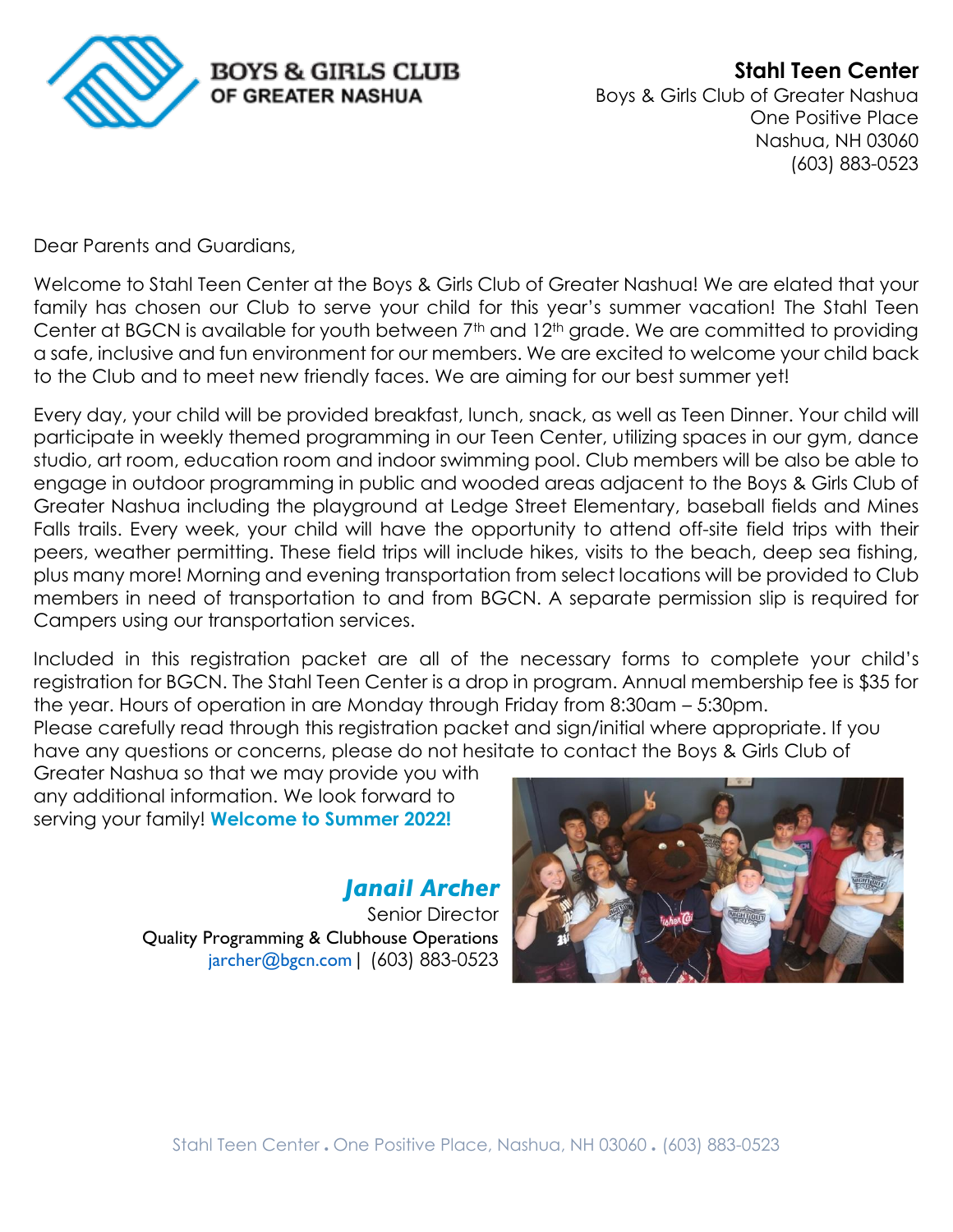

Thank you for your interest in becoming a Boys & Girls Club of Greater Nashua member. Each member is required to complete a membership packet of information in order to be able to participate in Boys & Girls Club activities.

A completed packet will include the following items:

- $\Box$  Completed membership packet with signatures
- $\Box$  Completed self-declaration form with signature
- $\Box$  Mentoring notification form with signature
- $\Box$  Completed food allergy application

## **Membership Application**

All members are required to attend a mandatory New Member Orientation. Members, ages 8 to 12, are required to attend this orientation with a parent. Teenagers must take part in the orientation but are not required to have a parent present. Orientation is designed to familiarize members and their families with the Club facility, the staff and our policies. This is also a good opportunity to learn about the benefits of the Club, ask questions, meet staff and learn of upcoming events. Please contact the Front Office for information about Orientation dates and times.

## **Self-Declaration Form**

Our Boys & Girls Club receives federal, state and city assistance for our programs. As a result, we are asked to provide information specifically about ethnicity, race, household size and income. In order for any youth to become a member of the Boys & Girls Club of Greater Nashua, this form must be completed and signed. We thank you for your assistance and would like to inform you that we will keep all information provided confidential.

## **Photo Policy**

Club staff may take pictures or video for marketing purposes, grant related requirements, or for use on social media.

## **Notice about Meals/Snacks**

We offer meals and snacks for all children through the Child and Adult Care Food Program (CACFP). All members are able to participate in the meals program free of charge. USDA Nondiscrimination Statement In accordance with Federal civil rights law and U.S. Department of Agriculture (USDA) civil rights regulations and policies, the USDA, its Agencies, offices, and employees, and institutions participating in or administering USDA programs are prohibited from discriminating based on race, color, national origin, sex, disability, age, or reprisal or retaliation for prior civil rights activity in any program or activity conducted or funded by USDA. Persons with disabilities who require alternative means of communication for program information (e.g. Braille, large print, audiotape, American Sign Language, etc.), should contact the Agency (State or local) where they applied for benefits. Individuals who are deaf, hard of hearing or have speech disabilities may contact USDA through the Federal Relay Service at (800) 877-8339. Additionally, program information may be made available in languages other than English. To file a program complaint of discrimination, complete the USDA Program Discrimination Complaint Form, (AD-3027) found online at: http://www.ascr.usda.gov/complaint filing cust.html, and at any USDA office, or write a letter addressed to USDA and provide in the letter all of the information requested in the form. To request a copy of the complaint form, call (866) 632-9992. Submit your completed form or letter to USDA by: (1) mail: U.S. Department of Agriculture Office of the Assistant Secretary for Civil Rights 1400 Independence Avenue, SW Washington, D.C. 20250-9410; (2) fax: (202) 690-7442; or (3) email: program.intake@usda.gov. This institution is an equal opportunity provider.

## **Food Allergy Program**

As part of our participation in our meals program, we need to ensure that any food allergies for our members are adequately documented to guarantee the safety and well-being of all our children.

## What to do when the forms are completed?

You can either mail, fax, or drop-off all forms to our Positive Place facility. If you are registering for one of the school site programs, please make sure that you put it to the attention of the after school program that your child will be attending.

To mail: Boys & Girls Club of Greater Nashua, Attn: Membership Secretary, One Positive Place, Nashua, NH 03060 Along with payment of \$35.00 cash, check, or money order made out to Boys & Girls Club of Greater Nashua

Important: Boys & Girls Club of Greater Nashua is not responsible for lost, stolen or broken items like cell phones, tablets, etc.. Thank you for your interest in registering your child/children for our programs!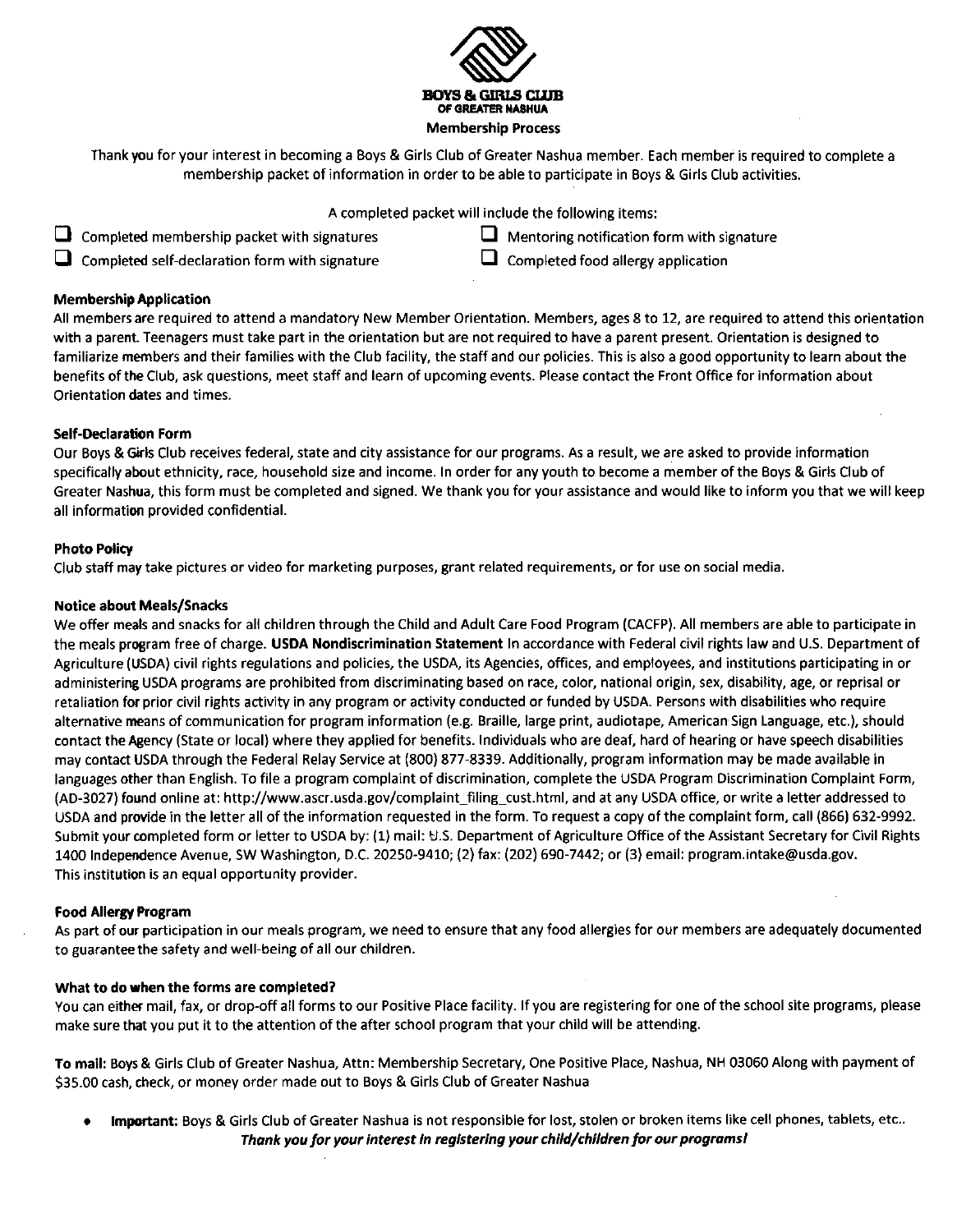| FOR OFFICE USE ONLY |
|---------------------|
|---------------------|

| 口 Grand Avenue<br>L Kids Club<br>$\square$ 21 <sup>st</sup> Century | Processing<br>$\Box$ Paid: \$<br>$\Box$ Scholarship<br>Free |
|---------------------------------------------------------------------|-------------------------------------------------------------|
|                                                                     | Date Processed:                                             |
|                                                                     |                                                             |



**Boys & Girls Club<br>of Greater Nashua<br>One Positive Place** Nashua, NH 03060<br>(603) 883-0523 www.bgcn.com

|  | <b>FOR OFFICE USE ON</b> |  |
|--|--------------------------|--|
|  |                          |  |
|  |                          |  |
|  |                          |  |
|  |                          |  |
|  |                          |  |

Confidentiality: Any confidential information requested is for our records and for funding our Organization receives. The answers you provide will be kept completely confidential. Your cooperation in providing this information is both appreciated and necessary.

| <b>Member Information (Please Print):</b><br>Member Status: O New Member |                               |                                                             |                                                                |  |  |
|--------------------------------------------------------------------------|-------------------------------|-------------------------------------------------------------|----------------------------------------------------------------|--|--|
| □ Renewing Member                                                        |                               | If Renewing,<br>Please List Card #:                         |                                                                |  |  |
| <b>First Name:</b>                                                       | Middle Initiai:               |                                                             | Last Name:                                                     |  |  |
| <b>Birth Date:</b>                                                       | Gender: D Male                | $\square$ Female                                            | <b>Household Size:</b>                                         |  |  |
| School:                                                                  |                               |                                                             | Grade:                                                         |  |  |
| <b>Household Type:</b>                                                   |                               |                                                             |                                                                |  |  |
| C Father & Mother                                                        | □ Mother & Stepfather         | □ Foster Parent                                             | Other (please explain                                          |  |  |
| $\square$ Father Only                                                    | □ Father & Stepmother         | □ Guardian                                                  | below)                                                         |  |  |
| <b>El Mother Only</b>                                                    | $\square$ Step-parent         | $\Box$ Relative                                             |                                                                |  |  |
| Address:                                                                 |                               |                                                             |                                                                |  |  |
| City.                                                                    | State:                        |                                                             | Zip:                                                           |  |  |
| <b>Home/Preferred Phone:</b>                                             |                               | <b>Email Address(es):</b>                                   |                                                                |  |  |
|                                                                          |                               |                                                             | Please check if Child or Family Receives any of the following: |  |  |
| <b>REQUIRED Executive</b>                                                | $\Box$ Housing                | <b>LI</b> Food Stamps                                       | <b>LISSI/SSDI</b>                                              |  |  |
| □ Free/Reduced School Lunch - Yes                                        | □ Section 8                   | □ General Assistance                                        | <b>D</b> Medicaid                                              |  |  |
| □ Free/Reduced School Lunch - No.                                        | <b>CITANE</b>                 | □ Veterans Compensation                                     | D Day Care Voucher                                             |  |  |
| Mother's First Name:                                                     |                               | <b>Mother's Last Name:</b>                                  |                                                                |  |  |
| <b>Mother's Employer:</b>                                                |                               | <b>Mother's Occupation:</b>                                 |                                                                |  |  |
| Mother's Work Phone:                                                     |                               | <b>Mother's Cell Phone:</b>                                 |                                                                |  |  |
| <b>Father's First Name:</b>                                              |                               | <b>Father's Last Name:</b>                                  |                                                                |  |  |
| <b>Father's Employer:</b>                                                |                               | <b>Father's Occupation:</b>                                 |                                                                |  |  |
| <b>Father's Work Phone:</b>                                              |                               | <b>Father's Cell Phone:</b>                                 |                                                                |  |  |
| Is either parent an active member of the armed forces? O No              |                               | $\Box$ Yes.                                                 |                                                                |  |  |
| Which parent?                                                            | Which branch?                 |                                                             |                                                                |  |  |
| <b>Please check Family Income:</b>                                       |                               |                                                             |                                                                |  |  |
| $\square$ \$0 - \$10,000                                                 | $\square$ \$30,000 - \$40,000 | $\Box$ \$60,000 - \$70,000                                  | $\square$ \$90,000 - \$100,000                                 |  |  |
| $\square$ \$10,000 - \$20,000                                            | $\square$ \$40,000 - \$50,000 | $\square$ \$70,000 - \$80,000                               | $\square$ \$100,000+                                           |  |  |
| $\square$ \$20,000 - \$30,000                                            | $\square$ \$50,000 - \$60.000 | $\Box$ \$80,000 - \$90,000                                  |                                                                |  |  |
| <b>Emergency Contact #1</b>                                              |                               | <b>Emergency Contact #2</b>                                 |                                                                |  |  |
| <b>Emergency Contact #1 Phone:</b>                                       |                               | <b>Emergency Contact #2 Phone:</b>                          |                                                                |  |  |
| <b>Emergency Contact #1 Relationship to Child:</b>                       |                               |                                                             | <b>Emergency Contact #2 Relationship to Child:</b>             |  |  |
| <b>Insurance Company:</b>                                                |                               | <b>Insurance Policy Number:</b>                             |                                                                |  |  |
|                                                                          |                               |                                                             | <b>List of Medications Member is Taking:</b>                   |  |  |
| Medical Problems/Allergies:                                              |                               |                                                             |                                                                |  |  |
|                                                                          |                               |                                                             |                                                                |  |  |
| Physician:                                                               |                               | <b>Physician Phone:</b><br><b>Preferred Hospital Phone:</b> |                                                                |  |  |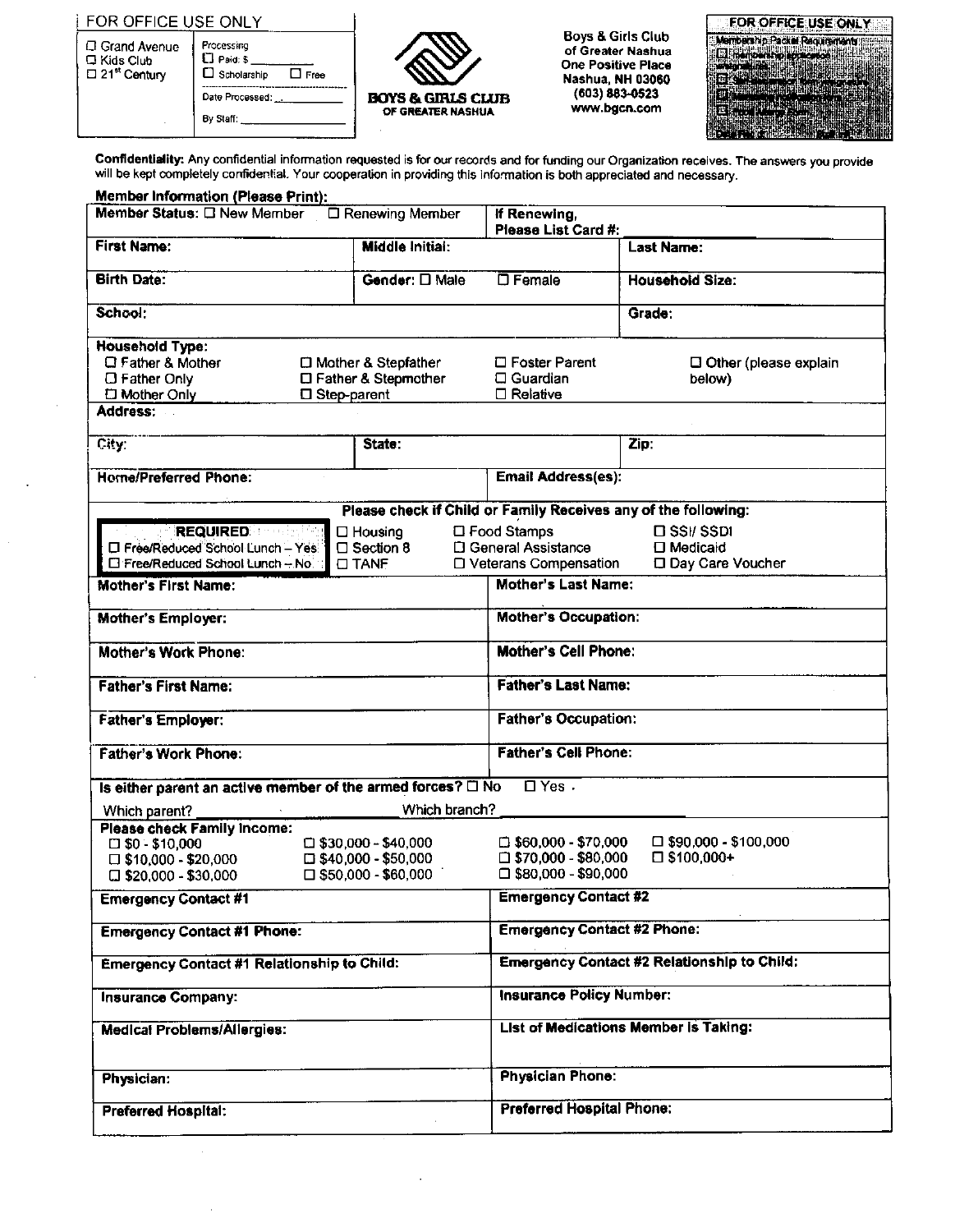I understand that the Boys & Girls Club of Greater Nashua offers two program opportunities for youth. Please read each program carefully to ensure your child is enrolled in the best program to fit your needs and initial each description.

## **Boys & Girls Club Licensed Exempt Program**

The Boys & Girls Club licensed exempt program for youth ages  $8 - 18$  years old is designed to provide afterschool program opportunities in five core program areas; education and career development, healthy living, character and leadership, the arts, and sports fitness and recreation. The licensed exempt program will occur at the Bovs & Girls Club facility at 47 Grand Avenue, as well as other collaborative program locations, including Elm Street Middle School, Fairgrounds Middle School and Pennichuck Middle School.

I understand that the program is not a licensed child care program and children participating in the program have the right to come and go from the program and that employees will encourage, but cannot force, children to stav.

I give my consent for any photographs or video in which my child may appear to be used in any way that Club staff may care to use them.

I understand the rules of the Club and request that my child be admitted into membership. I have explained the rules to my child and understand that the Club will not be responsible for any accident to my child on the premises or while engaged in any of its activities away from the Club.

"Rules for acceptance and participation in the program are the same for everyone without regard to race, color, age, sex, handicap, or national origin."

Parent Initials

## Kids Club State Licensed Childcare Program

The Boys & Girls Club state licensed program, Kids Club is available to youth ages 5 - 12 years old. The Kids Club program is a fee based before and after school and out of school childcare program that follows all quidelines of a state licensed program.

I understand that my child cannot leave the program without being signed out by a parent or guardian or other designated adult.

Additional registration and forms must be completed to participate in the Kids Club program. See the Kids Club director for any additional information regarding a state licensed program.

"Rules for acceptance and participation in the program are the same for everyone without regard to race, color, age, sex, handicap, or national origin."

#### Parent Initials

|                                                                                                          | Please check the box for the program opportunity that you are requesting for your child.           |
|----------------------------------------------------------------------------------------------------------|----------------------------------------------------------------------------------------------------|
| I want my child, _<br>Exempt Program.<br>I want my child, $\overline{\phantom{a}}$<br>Childcare Program. | to participate in the Boys & Girls Club Licensed<br>to participate in the Kids Club State Licensed |
| Parent/Guardian Signature                                                                                | Date                                                                                               |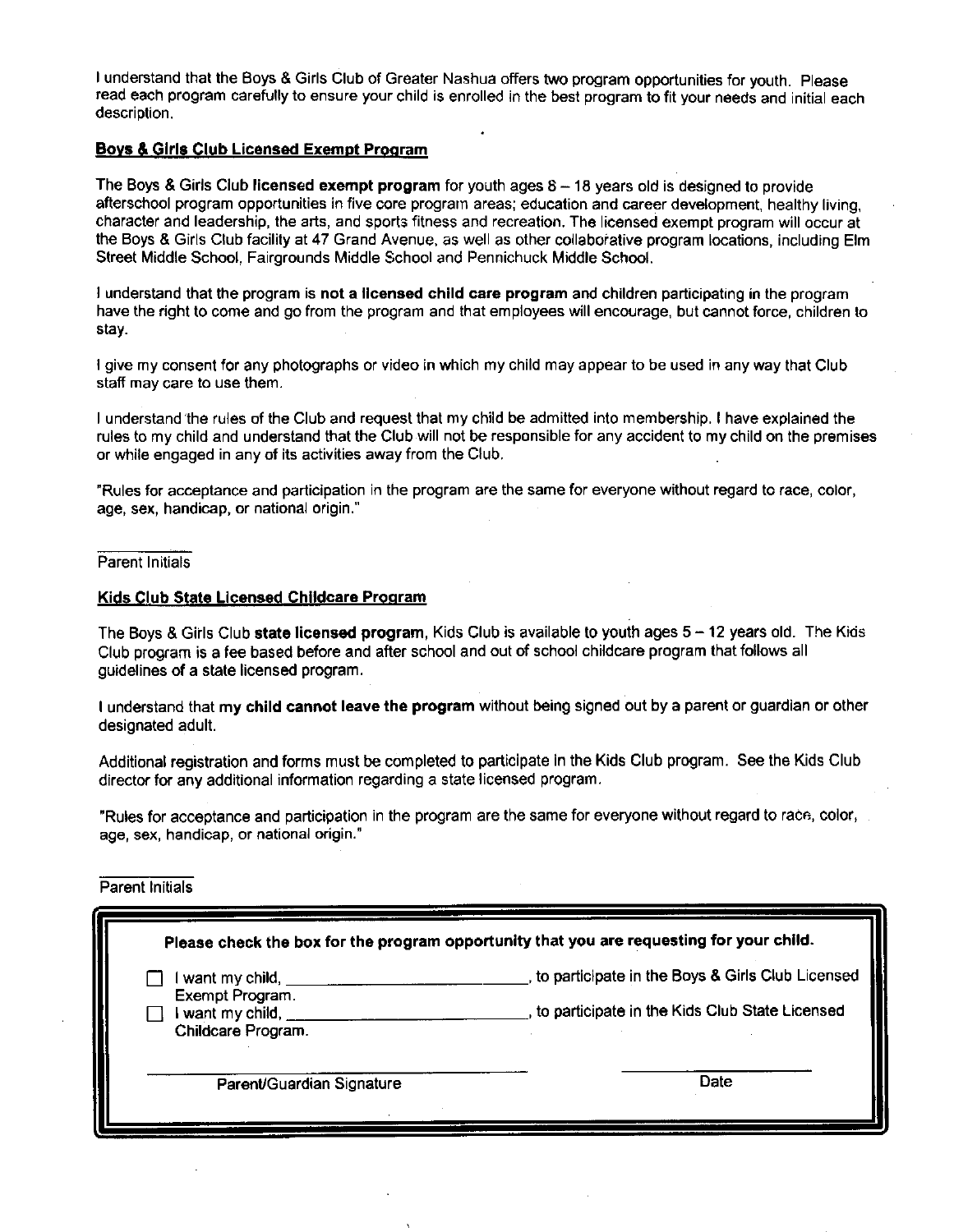

## **Self-Declaration of Information Report**

Federal regulations require that we obtain this information to document assistance is being provided to low and moderate-income households. Parents or quardians should complete this form indicating all persons residing within their household, regardless of whether or not they are related.

## INFORMATION PROVIDED ON THIS FORM IS KEPT CONFIDENTIAL AND IS NOT SHARED WITH ANY OTHER AGENCIES.

### **CLUB MEMBER INFORMATION**

| <b>MEMBER STATUS:</b>                                                                                                                                                                               | <b>FAMILY</b>                          | <b>INDIVIDUAL</b>                                                              |                                                                                                                                                                                                                                                           |            |
|-----------------------------------------------------------------------------------------------------------------------------------------------------------------------------------------------------|----------------------------------------|--------------------------------------------------------------------------------|-----------------------------------------------------------------------------------------------------------------------------------------------------------------------------------------------------------------------------------------------------------|------------|
|                                                                                                                                                                                                     |                                        |                                                                                |                                                                                                                                                                                                                                                           |            |
|                                                                                                                                                                                                     |                                        |                                                                                | City, State, Zip Code: National City, State, Zip Code:                                                                                                                                                                                                    |            |
| <b>ETHNICITY</b> (please select only one):                                                                                                                                                          |                                        |                                                                                |                                                                                                                                                                                                                                                           |            |
|                                                                                                                                                                                                     | Hispanic or Latino                     | Not Hispanic or Latino                                                         |                                                                                                                                                                                                                                                           |            |
| RACE (please select only one):<br>white]<br><b>Black/African American</b><br>Asian<br>American Indian/Alaska Native<br>Native Hawaiian/Other Pacific Islander<br>HOUSEHOLD INFORMATION<br>Ĺ.<br>ii. | Circle the corresponding income level. | Asian and White<br>Circle the total number of people living in your household. | American Indian/Alaskan Native and White<br>Black/African American and White<br>American Indian/Alaska Native and Black/African American<br>Other Multi-Racial: University of the University of the University of the University of the University of the |            |
| <b>Household Size</b>                                                                                                                                                                               | $(0-30%)$                              | $(31-50%)$                                                                     | $(51-80%)$                                                                                                                                                                                                                                                | (over 80%) |
| $\mathbf{1}$                                                                                                                                                                                        | $$0 - $23,350$                         | \$23,351 - \$38,850                                                            | \$38,851 - \$54,950                                                                                                                                                                                                                                       | $$54,951+$ |
| $\overline{2}$                                                                                                                                                                                      | $$0 - $26,650$                         | \$26,651-\$44,400                                                              | \$44,401-\$62,800                                                                                                                                                                                                                                         | $$62,801+$ |
| 3                                                                                                                                                                                                   | $$0 - $30,000$                         | \$30,001-\$49,950                                                              | \$49,951-\$70,650                                                                                                                                                                                                                                         | $$70,651+$ |
| 4                                                                                                                                                                                                   | $$0 - $33,300$                         | \$33,301-\$55,500                                                              | \$55,501-\$78,500                                                                                                                                                                                                                                         | $$78,501+$ |
| 5                                                                                                                                                                                                   | $$0 - $36,000$                         | \$36,001-\$59,950                                                              | \$59,951-\$84,800                                                                                                                                                                                                                                         | \$84,801+  |
| 6                                                                                                                                                                                                   | $$0 - $38,650$                         | \$38,651-\$64,400                                                              | \$64,401-\$91,100                                                                                                                                                                                                                                         | $$91,101+$ |
| HHILAR<br>BRESHM<br>7                                                                                                                                                                               | \$0 - \$41.300                         | \$41,301-\$68,850                                                              | \$68,851-\$97,350                                                                                                                                                                                                                                         | \$97,351+  |

\$44,001-\$73,300

□ (please still circle household size) Check here if unemployed

\$0 - \$44,000

I certify the above information is true and correct to the best of my knowledge.

Parent/Guardian: \_

8

Original signature is required.

Date:

\$73,301-\$103,650

\$103,651+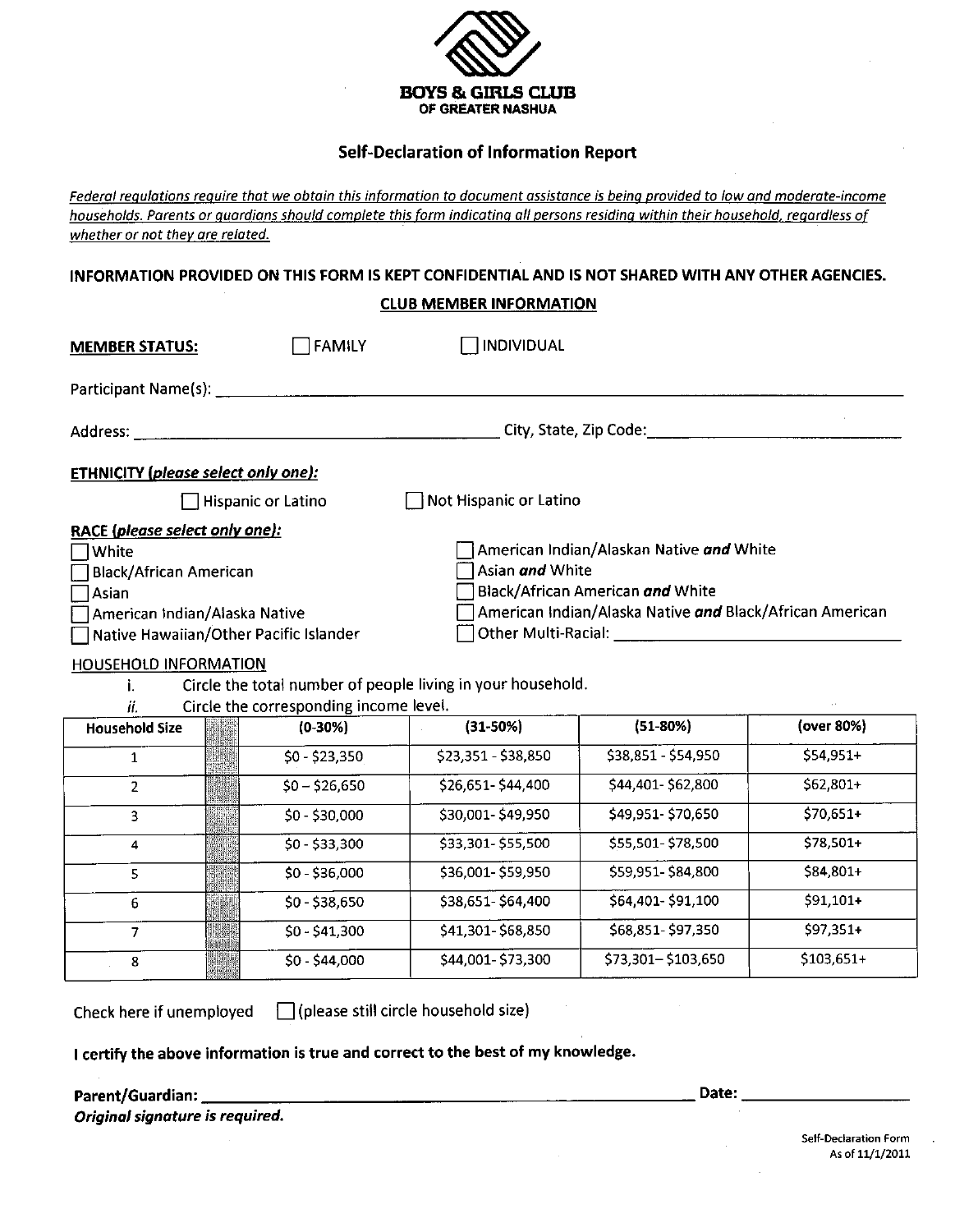

# **FOR PARENTS/GUARDIANS**

# **Assumption of the Risk and Liability Release Agreement**

The novel coronavirus, COVID-19, has been declared a worldwide pandemic by the World Health Organization. COVID-19 is extremely contagious and is believed to spread mainly from person-toperson contact. As a result, federal, state, and local governments and federal and state health agencies recommend social distancing and have, in many locations, prohibited the congregation of groups of people.

Boys & Girls Clubs of Greater Nashua ("Club") has put in place preventative measures to reduce the spread of COVID-19. However, the Club cannot guarantee that you or your child(ren) will not become infected with COVID-19. Further, attending the Club could increase your risk and your child(ren)'s risk of contracting COVID-19.

#### ...............

By signing this Liability Release Agreement, I acknowledge the contagious nature of COVID-19 and voluntarily assume the risk that my child(ren) and I may be exposed to or infected by COVID-19 by attending the Club and that such exposure or infection may result in personal injury, illness, permanent disability, and death. I understand that the risk of becoming exposed to or infected by COVID-19 at the Club may result from the actions, omissions, or negligence of myself and/or others, including, but not limited to, Club employees, agents, volunteers, program participants and their families.

I voluntarily agree to assume all of the foregoing risks and accept sole responsibility for any illness or injury to my child(ren) or myself including, but not limited to, personal injury, disability, and death, damage, loss, claim, liability, or expense, of any kind, that I or my child(ren) may experience or incur in connection with my child(ren)'s attendance at the Club or participation in Club programming ("Claims"). On my behalf, and on behalf of my children, I hereby covenant not to sue, and I agree to release, defend, indemnify and hold harmless the Club, its employees, agents, and volunteers, of and from any Claims, including all liabilities, claims, actions, damages, costs or expenses of any kind arising out of or relating thereto. I understand and agree that this Liability Release Agreement includes but is not limited to any Claims based on the actions, omissions, or negligence of the Club, its employees, agents, and volunteers. If any provision of this Liability Release Agreement is held to be unenforceable, all remaining provisions shall be given full force and effect.

Signature of Parent/Guardian

Date

Name of Parent/Guardian

Name of Club Participant(s)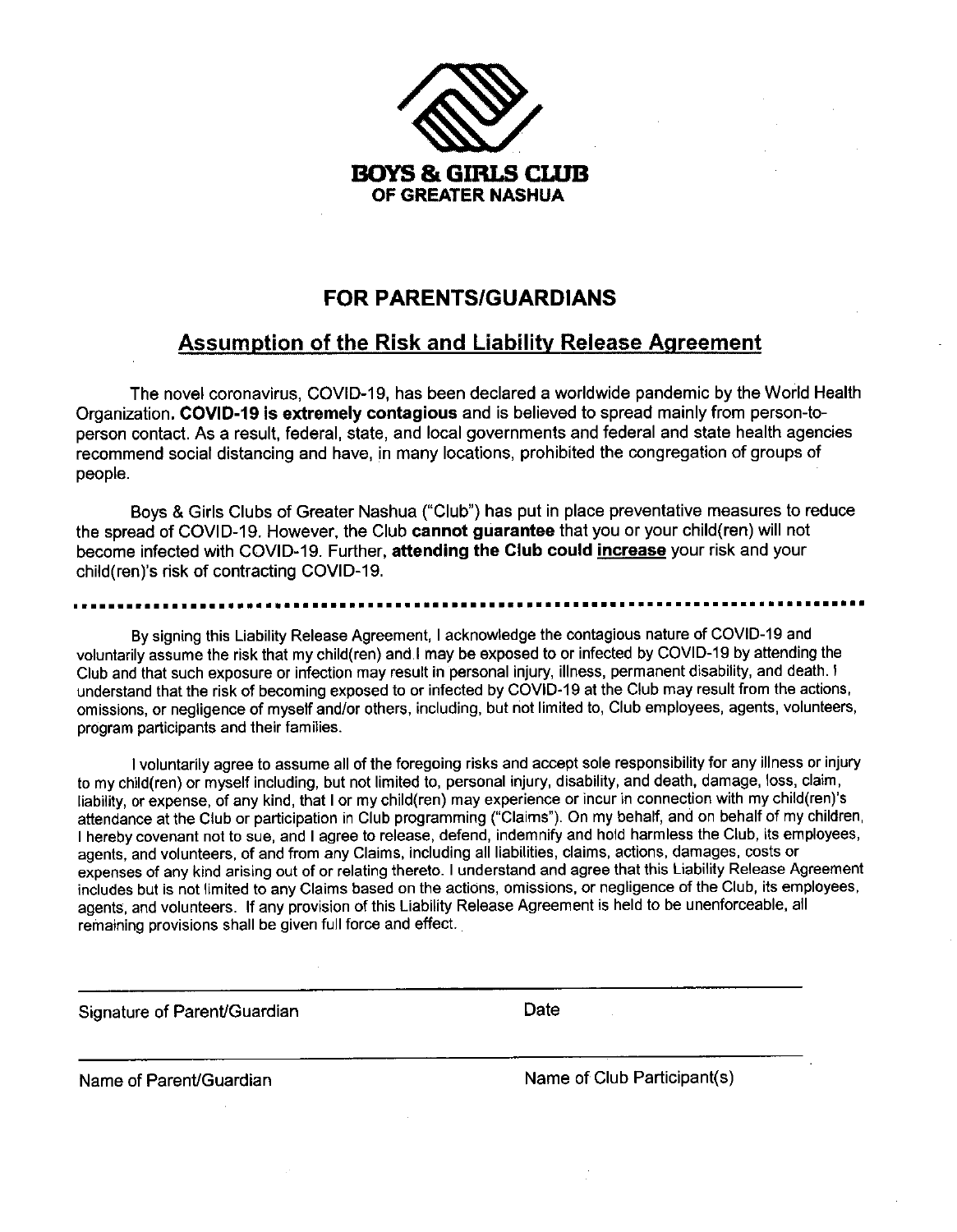| Nicholas C. Donohue<br>Commissioner<br>Tel. 603-271-3144 |                                                                                  | STATE OF NEW HAMPSHIRE<br>DEPARTMENT OF EDUCATION<br>101 PLEASANT STREET, CONCORD, NH 03301<br>Citizens Service Line 1-800-339-9900 Fax 603-271-1953 TDD Access: 1-800-735-2964<br>EQUAL OPPORTUNITY EMPLOYER-EQUAL EDUCATION OPPORTUNITIES                                                                                                           |                                                                                                                      |
|----------------------------------------------------------|----------------------------------------------------------------------------------|-------------------------------------------------------------------------------------------------------------------------------------------------------------------------------------------------------------------------------------------------------------------------------------------------------------------------------------------------------|----------------------------------------------------------------------------------------------------------------------|
|                                                          |                                                                                  | SPECIAL MEALS PRESCRIPTION<br><b>CHILD NUTRITION PROGRAMS</b>                                                                                                                                                                                                                                                                                         |                                                                                                                      |
|                                                          |                                                                                  |                                                                                                                                                                                                                                                                                                                                                       |                                                                                                                      |
| SPEDIS ID NO:                                            | $\overline{\phantom{iiiiiiiiiiiiiiiiiiiiiiiiiiiiiiiiiiiiiiiiiiii}}$ SCHOOL NAME: |                                                                                                                                                                                                                                                                                                                                                       |                                                                                                                      |
| Disabled $\Box$<br>ls student:                           |                                                                                  | Nondisabled $\Box$ (please check appropriate box.)                                                                                                                                                                                                                                                                                                    |                                                                                                                      |
| affected by the student's disability.                    |                                                                                  | Disability or medical condition that requires the student to have a special diet. Include a brief description of the major life activity<br><u>.</u><br>1990 - January Louis, amerikansk politik (* 1900)<br>Diet/Feeding Prescription (check all that apply) $\Box$ Diabetic $\Box$ Reduced Calorie $\Box$ Increased Calorie $\Box$ Modified Texture |                                                                                                                      |
|                                                          |                                                                                  | <b>Foods Omitted and Substitutions</b><br>(check all that apply)                                                                                                                                                                                                                                                                                      |                                                                                                                      |
| L. Breads, Grains, Cereal<br>Bread/Rolls                 | Omit                                                                             | <b>Food Preparation for Texture</b>                                                                                                                                                                                                                                                                                                                   | <b>Substitution</b>                                                                                                  |
| <b>Pasta</b>                                             |                                                                                  | <u> 2000 - 2000 - 2000 - 2000 - 2000 - 2000 - 2000 - 2000 - 2000 - 2000 - 2000 - 2000 - 2000 - 2000 - 2000 - 200</u>                                                                                                                                                                                                                                  | <u> 2000 - 2000 - 2000 - 2000 - 2000 - 2000 - 2000 - 2000 - 2000 - 2000 - 2000 - 2000 - 2000 - 2000 - 2000 - 200</u> |
| Rice                                                     |                                                                                  |                                                                                                                                                                                                                                                                                                                                                       |                                                                                                                      |
|                                                          |                                                                                  |                                                                                                                                                                                                                                                                                                                                                       |                                                                                                                      |
| $\frac{1}{2}$ Taco Shells<br>Soft Tortillas              |                                                                                  | $\sim$ . The comparation of the company of the comparation of the company of the company of the company of the company of the company of the company of the company of the company of the company of the company of the company                                                                                                                       |                                                                                                                      |
| Crackers                                                 |                                                                                  |                                                                                                                                                                                                                                                                                                                                                       |                                                                                                                      |
| Cereals                                                  |                                                                                  |                                                                                                                                                                                                                                                                                                                                                       |                                                                                                                      |
| Other                                                    |                                                                                  |                                                                                                                                                                                                                                                                                                                                                       |                                                                                                                      |
| [I. Fruits and Vegetables<br>Raw.                        | Omit                                                                             | <b>Food Preparation for Texture</b>                                                                                                                                                                                                                                                                                                                   | Substitution                                                                                                         |
| Canned:                                                  |                                                                                  |                                                                                                                                                                                                                                                                                                                                                       |                                                                                                                      |
| Potato:                                                  |                                                                                  |                                                                                                                                                                                                                                                                                                                                                       |                                                                                                                      |
| Other:                                                   |                                                                                  |                                                                                                                                                                                                                                                                                                                                                       |                                                                                                                      |
| III. Milk/Dairy Products<br>Milk.                        | Omit                                                                             | Food Preparation for Texture                                                                                                                                                                                                                                                                                                                          | <b>Substitution</b>                                                                                                  |
|                                                          |                                                                                  |                                                                                                                                                                                                                                                                                                                                                       |                                                                                                                      |
| Yogurt:                                                  |                                                                                  |                                                                                                                                                                                                                                                                                                                                                       |                                                                                                                      |
| Cheese:                                                  |                                                                                  |                                                                                                                                                                                                                                                                                                                                                       |                                                                                                                      |
| IceCream/Frozen Desserts                                 |                                                                                  |                                                                                                                                                                                                                                                                                                                                                       |                                                                                                                      |
| Other:                                                   |                                                                                  |                                                                                                                                                                                                                                                                                                                                                       |                                                                                                                      |
|                                                          |                                                                                  |                                                                                                                                                                                                                                                                                                                                                       |                                                                                                                      |

 $\hat{\mathcal{A}}$